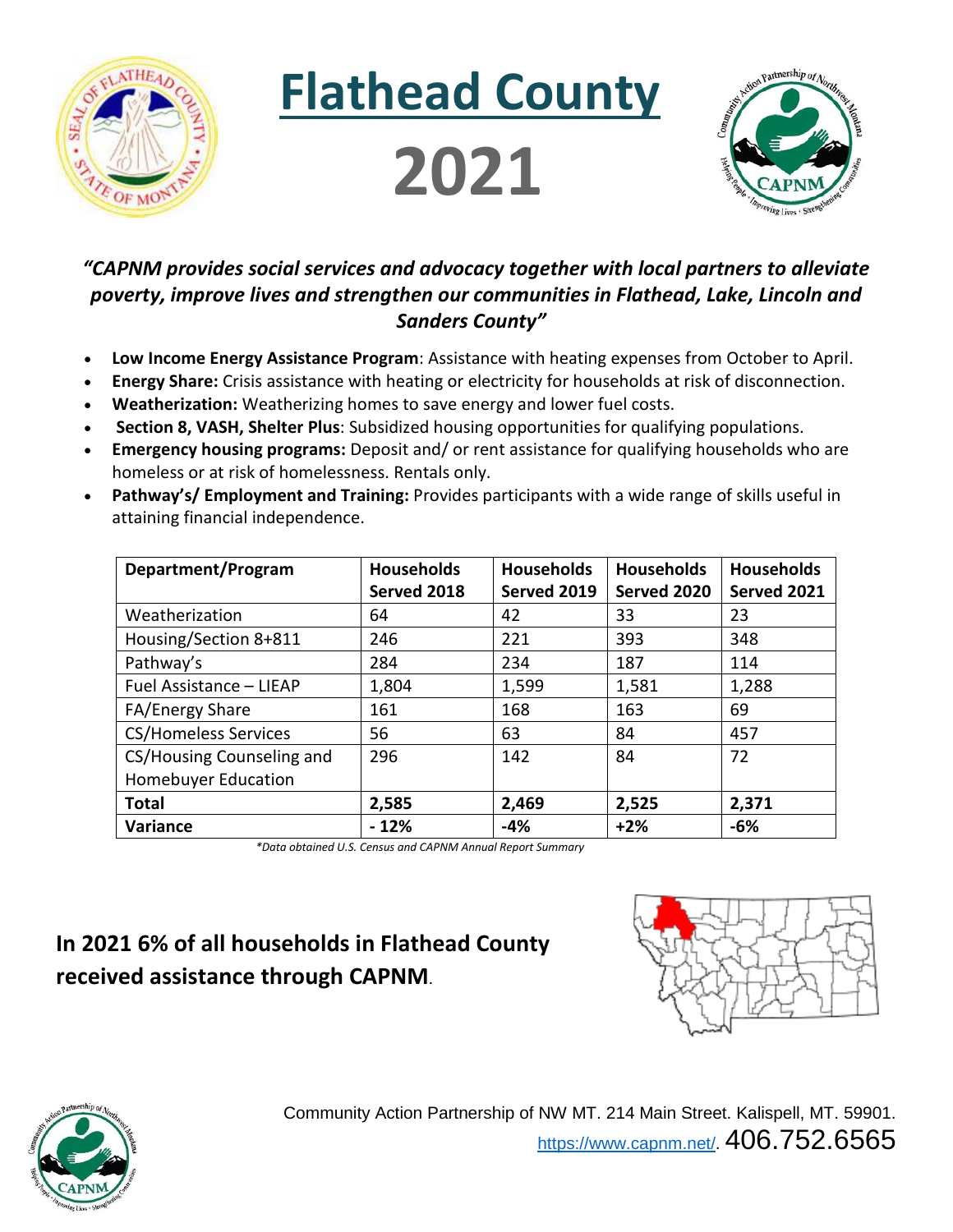

# **Lake County**

#### *"CAPNM provides social services and advocacy together with local partners to alleviate poverty, improve lives and strengthen our communities in Flathead, Lake, Lincoln and Sanders County"*

- **Low Income Energy Assistance Program**: Assistance with heating expenses from October to April.
- **Energy Share:** Crisis assistance with heating or electricity for households at risk of disconnection.
- **Weatherization:** Weatherizing homes to save energy and lower fuel costs.



- **Section 8, VASH, Shelter Plus**: Subsidized housing opportunities for qualifying populations.
- **Emergency housing programs:** Deposit and/ or rent assistance for qualifying households who are homeless or at risk of homelessness. Rentals only.

| Department/Program           | <b>Households</b><br><b>Served</b><br>(2018) | <b>Households</b><br><b>Served (2019)</b> | <b>Households</b><br><b>Served (2020)</b> | <b>Households</b><br><b>Served</b><br>(2021) |
|------------------------------|----------------------------------------------|-------------------------------------------|-------------------------------------------|----------------------------------------------|
|                              |                                              |                                           |                                           |                                              |
| Weatherization               | 39                                           | 28                                        |                                           | 10                                           |
| Housing/Section 8+811        | 33                                           | 65                                        | 63                                        | 90                                           |
| Fuel Assistance - LIEAP      | 712                                          | 644                                       | 619                                       | 579                                          |
| FA/Energy Share              | 30                                           | 12                                        | 29                                        | 10                                           |
| <b>CS/Homeless Services</b>  | 18                                           | 18                                        | 11                                        | 7                                            |
| <b>CS/Housing Counseling</b> | 30                                           | 3                                         | 5                                         | 9                                            |
| and Homebuyer Education      |                                              |                                           |                                           |                                              |
| <b>Total</b>                 | 863                                          | 773                                       | 734                                       | 705                                          |
| Variance                     | $+4%$                                        | $-10%$                                    | -5%                                       | $-4%$                                        |

*\*Data obtained U.S. Census and CAPNM Annual Report Summary*

#### **In 2021 6% of all households in Lake County received assistance through CAPNM.**





Community Action Partnership of NW MT. 214 Main Street. Kalispell, MT. 59901. [https://www.capnm.net/.](https://www.capnm.net/) 406.752.6565 or 406.883.3470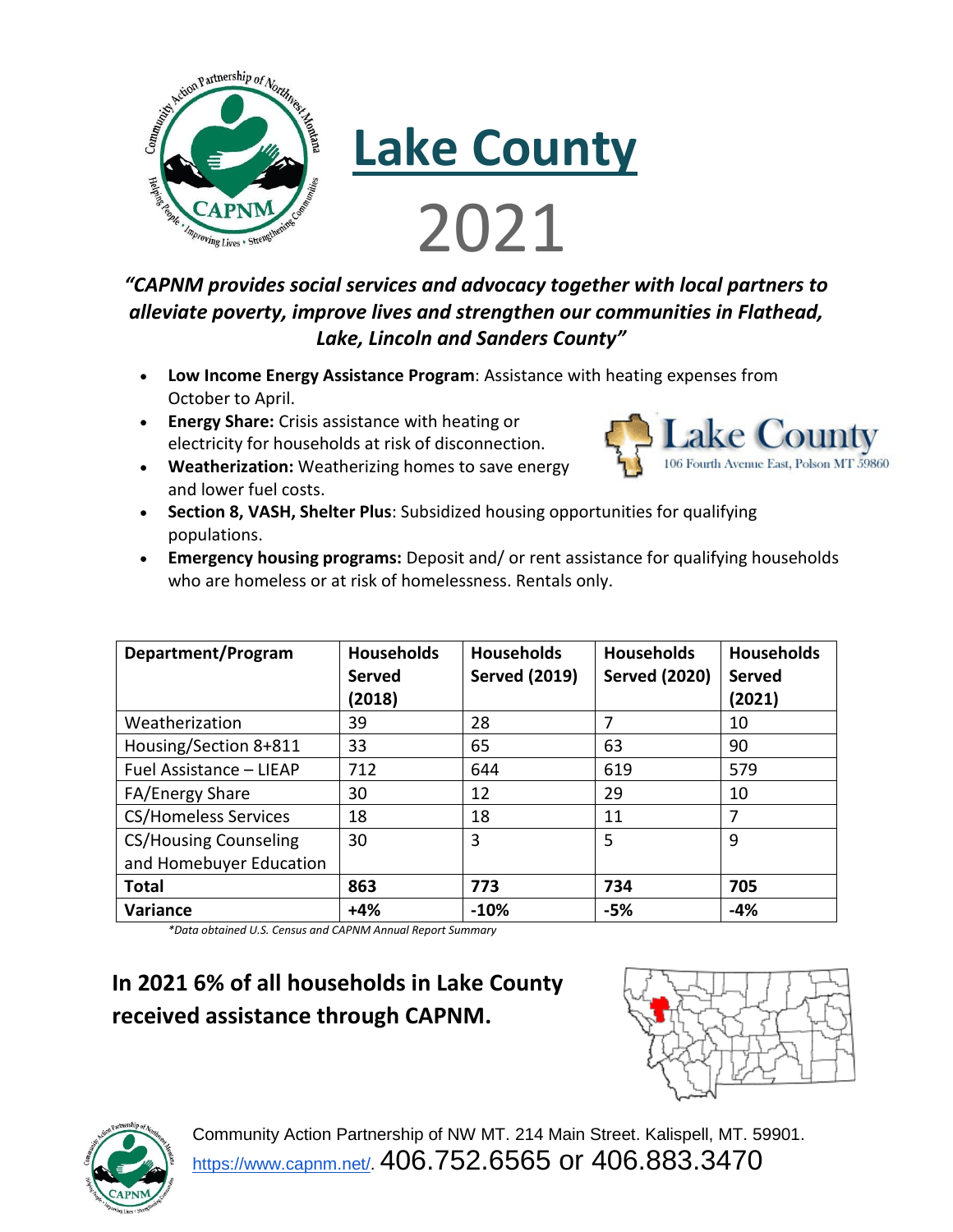

**Lincoln County**

# **2021**



#### *"CAPNM provides social services and advocacy together with local partners to alleviate poverty, improve lives and strengthen our communities in Flathead, Lake, Lincoln and Sanders County"*

- **Low Income Energy Assistance Program**: Assistance with heating expenses from October to April.
- **Energy Share:** Crisis assistance with heating or electricity for households at risk of disconnection.
- **Weatherization:** Weatherizing homes to save energy and lower fuel costs.
- **Section 8, VASH, Shelter Plus**: Subsidized housing opportunities for qualifying populations.
- **Emergency housing programs:** Deposit and/ or rent assistance for qualifying households who are homeless or at risk of homelessness. Rentals only.

| Program                                              | <b>Households</b><br><b>Served (2018)</b> | <b>Households</b><br><b>Served (2019)</b> | <b>Households</b><br>Served (2020) Served (2021) | <b>Households</b> |
|------------------------------------------------------|-------------------------------------------|-------------------------------------------|--------------------------------------------------|-------------------|
| Weatherization                                       | 51                                        | 52                                        | 40                                               | 40                |
| Housing/Section 8                                    | 30                                        | 33                                        | 74                                               | 91                |
| Fuel Assistance - LIEAP                              | 1,119                                     | 1,078                                     | 1,050                                            | 914               |
| <b>Energy Share</b>                                  | 117                                       | 47                                        | 62                                               | 28                |
| <b>Homeless Services</b>                             | 5                                         | 5                                         | 3                                                | 2                 |
| Housing Counseling and<br><b>Homebuyer Education</b> | 30                                        | 11                                        | 10                                               | 11                |
| Pathways                                             | 117                                       | 88                                        | 70                                               | 31                |
| <b>Total</b>                                         | 1,471                                     | 1,314                                     | 1,309                                            | 1,117             |
| <b>Variance</b>                                      | $+4%$                                     | $-11%$                                    | $-1%$                                            | $-15%$            |

*\*Data obtained U.S. Census and CAPNM Annual Report Summary*

# **In 2021 13% of all households in Lincoln County received assistance through CAPNM.**





Community Action Partnership of NW MT. 214 Main Street. Kalispell, MT. 59901. [https://www.capnm.net/.](https://www.capnm.net/) 406.752.6565 or 406.293.2712